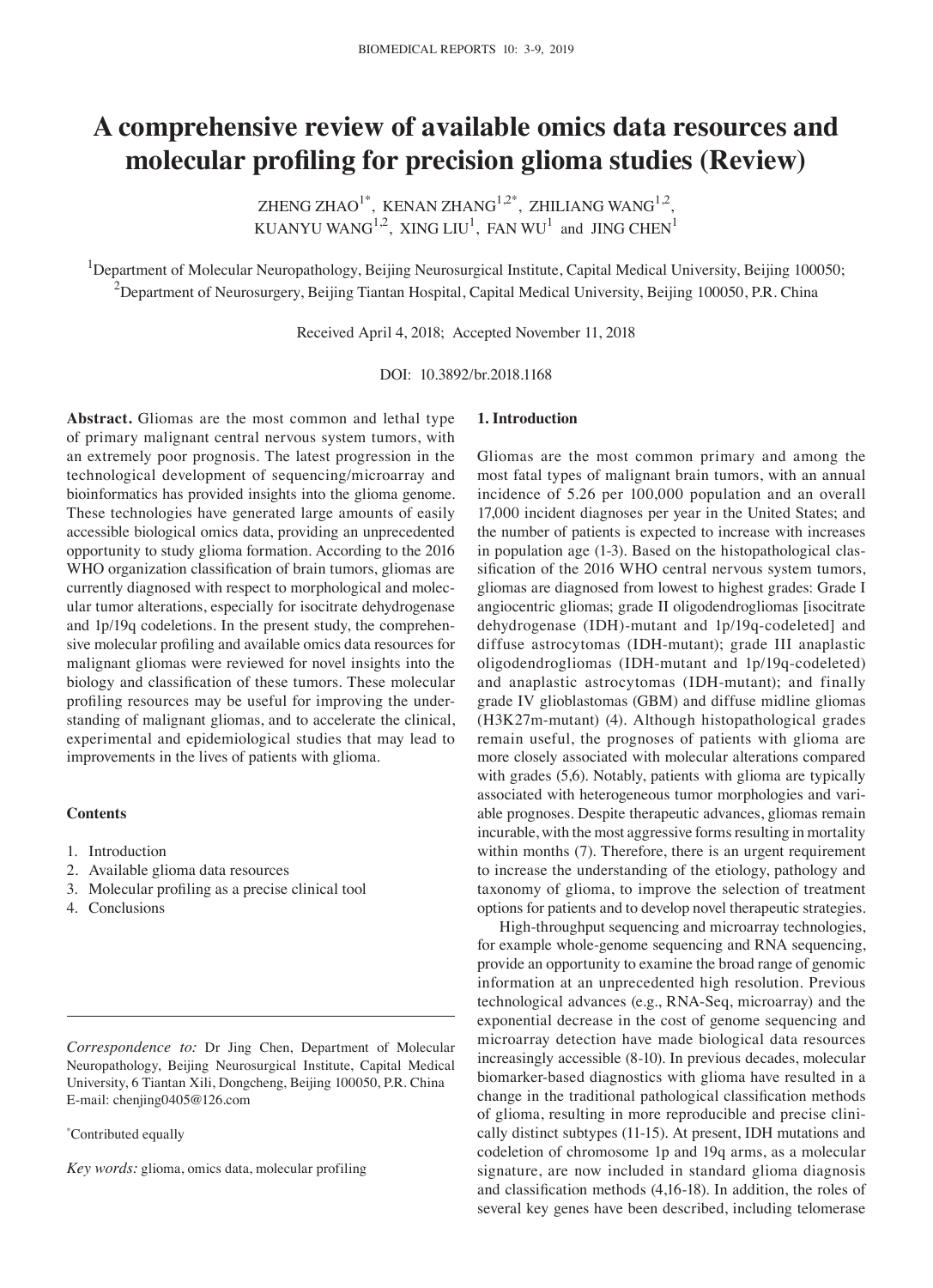reverse transcriptase (TERT) (19,20), phosphatase and tensin homolog (PTEN) (21), alpha thalassemia/mental retardation syndrome X-linked (ATRX) (22), B-Raf proto-oncogene, serine/threonine kinase (23) and O-6-methylguanine DNA methyltransferase (MGMT) (24). In light of these data, the molecular genetic signatures should be valuable in the diagnostic evaluation or treatment strategies for glioma (25).

Large population-based data sources are required to provide accurate descriptions of the mechanism of glioma. Previous data collection and integrative data analyses, for example, The Cancer Genome Atlas (http://cancergenome.nih. gov/) or Chinese Glioma Genome Atlas (http://cgga.org.cn), have revealed the genomic landscape of either low-grade or high-grade gliomas. In the present review, the available data resources and the molecular biomarkers from precision glioma studies were summarized. The aim of the present study was to provide a wide overview of existing data and recent molecular profiling, which may improve the current knowledge base in this field, and thereby assist in generating novel pathological classification categories, diagnostic methods, and novel therapeutic approaches to accelerate studies into the causes and control of glioma.

# **2. Available glioma data resources**

Previously described high-throughput technologies have provided the opportunity for the extensive characterization of genomic statuses, including, but not limited to, genetic alterations, methylation modification and gene expression regulation (26,27). Over the previous decade, several genome projects were initiated, accelerating the comprehensive understanding of the genetics of glioma (Table I). Using innovative genome analysis technologies may assist in generating novel glioma therapies, diagnostic methods and preventive strategies(12,28,29). Therefore, the present study reviewed currently available glioma data resource in this community.

*The Cancer Genome Atlas (TCGA).* In 2005, the National Institute of Health and National Human Genome Research Institute began the TCGA project to generate comprehensive multi-dimensional maps of the key genomic alternations that promote malignant transformation. TCGA pilot project aimed to depict the molecular characteristics of multiple 'omics' in human cancer and to generate a data resource for the scientific community. As the most common and lethal intracranial tumor, glioma was the first type of cancer studied by TCGA Research Network. At present, it contains data from GBM and lower grade gliomas from multiple platforms, including copy number (1,090 samples), DNA methylation (936 samples), RNA‑seq profiling (676 samples), mRNA microarray profiling (567 samples), miRNA microarray profiling (565 samples) data recorded in the Broad FireBrowse database (http://firebrowse.org/). Integrative analysis of DNA copy number, gene expression and DNA methylation data in 206 GBMs revealed that several key genes [including erb-B2 receptor tyrosine kinase 2, neurofibromin 1 (NF1), tumor protein p53 (TP53), phosphoinositide 3-kinase regulatory subunit 1 and cyclin dependent kinase inhibitor 2A/B (CDKN2A/B)] and signaling pathways (including receptor tyrosine kinase/Ras/phosphoinositide 3‑kinase, TP53 and CDKN2A) were identified to be frequently mutated in human GBMs, demonstrating that these data may improve the understanding of the molecular basis of cancer (30). In addition, a robust gene expression-based molecular classification of GBMs into the proneural, neural, classical and mesenchymal subtypes described by TCGA network provided evidence to support the requirement for targeted therapeutics (13). This study unifies genomic and transcriptome dimensions for molecular GBM stratification by abnormalities in platelet derived growth factor receptor alpha (PDGFRA), isocitrate dehydrogenase (NADP(+))1, cytosolic (IDH1), epidermal growth factor receptor (EGFR) and NF1 genes, which may provide important insight for future clinical application. Previously, Brennan *et al* (28) performed the largest multi-platform genomic analysis to define the critical genes associated with gliomas by using 1,122 all-grade gliomas from TCGA. In this study, they identified six methylation groups and four RNA expression groups, calculated molecular correlations and provided understanding of the malignant progression of gliomas. The results of the whole-genome sequencing revealed that ATRX but not TERT promoter mutations were associated with increased telomere length, indicating an alternative mechanism for telomeres lengthening. Notably, a group of IDH mutant glioma was associated with DNA demethylation and relatively poor survival; a subtype of IDH-wild glioma exhibited molecular similarity to pilocytic astrocytoma and favorable outcomes. This multi-omics glioma analysis provided novel insights into genomic alternations, emphasized the relevance of DNA methylation profiles for clinical classification, and associated somatic alterations involved in telomere maintenance.

At present, several exploratory analysis tools and databases have also been developed based on TCGA datasets. The cBio Cancer Genomics Portal (cBioPortal; http://cbioportal.org), an open-access and open-source resource, was developed as an interactive exploration of cancer genomics datasets and an intuitive method of presenting data, including the capacity to quickly view genomic alterations of genes or pathways of interest across a set of patients, and performing survival and biological network analysis (31,32). The portal currently stores DNA copy number variants, methylation, mRNA and microRNA expression, protein and clinical data. In addition, these TCGA datasets may be also easily and directly downloaded via the Broad FireBrowse website, which is updated regularly. These tools provide rapid, intuitive access to cancer genomics profiling and matched clinical data, and allows the translation of these valuable data into biological insights and clinical applications. To investigate the biological nature of TCGA long non-coding RNAs (lncRNAs), Cerami *et al* (31) and Gao *et al* (32) developed the TANRIC and Co-LncRNA databases, respectively, which facilitated the study of the biological functions of lncRNA and their clinical applications.

*Chinese Glioma Genome Atlas (CGGA).* The CGGA project (http://cgga.org.cn) is hosted and supported by the Beijing Neurosurgical Institute and the Chinese Glioma Cooperative Group Research Network. This project is a comprehensive and coordinated effort to accelerate the understanding of the molecular basis of glioma, particularly in secondary GBMs through the application of high-throughput biotechnologies and bioinformatics. The project aims to catalogue and identify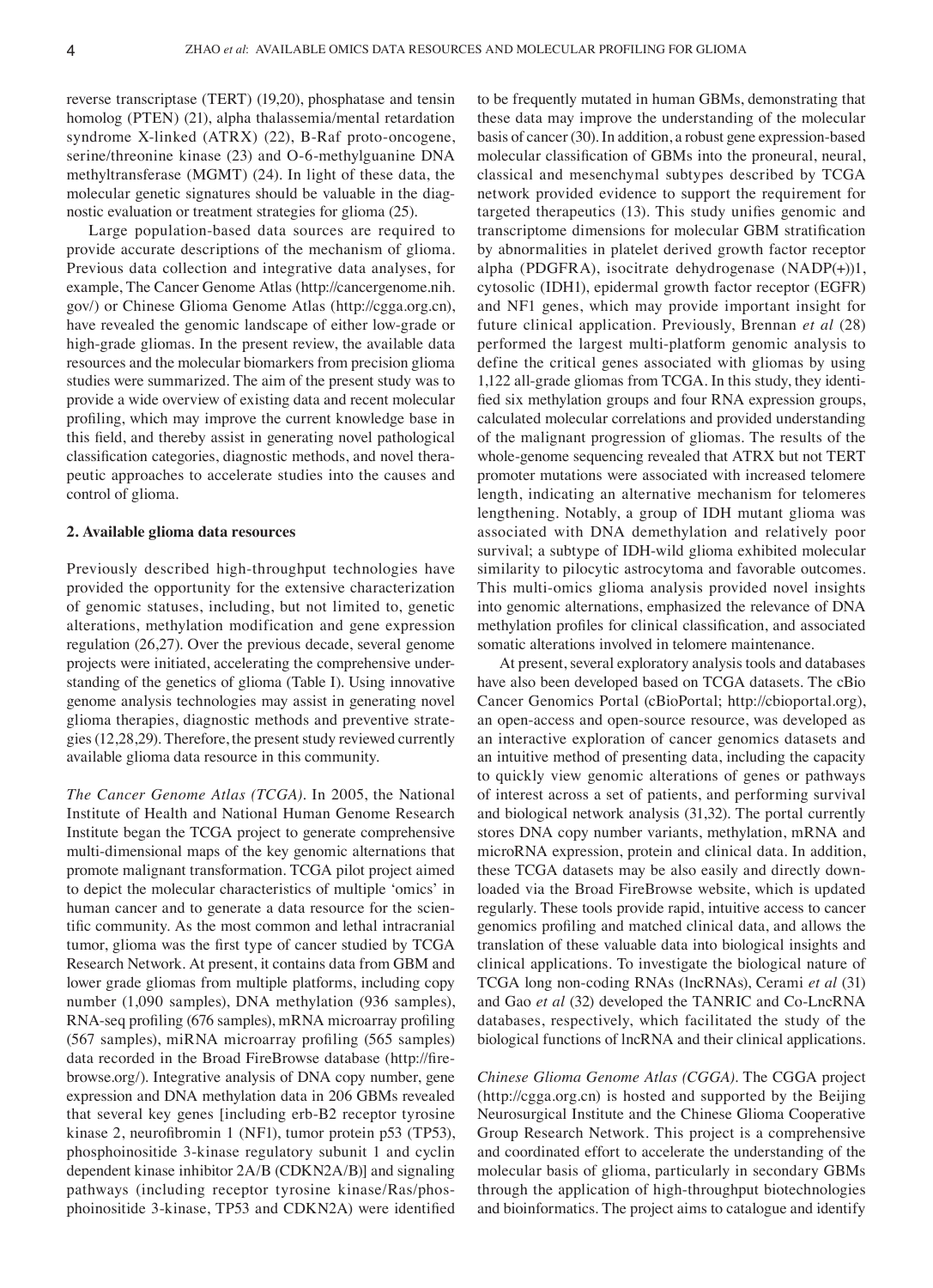| Source           | Platform                                    | Samples<br>(n) | Histology |   | Grade Survival | Reference             |
|------------------|---------------------------------------------|----------------|-----------|---|----------------|-----------------------|
| TCGA             | Illumina Human Methylation 27K/450K         | 936            | Y         | Y | Y              | http://firebrowse.org |
|                  | RNA-seq Hiseq                               | 676            | Y         | Y | Y              | http://firebrowse.org |
|                  | mRNA Agilent-4502A/Affymetrix UG133A        | 567            | Y         | Y | Y              | http://firebrowse.org |
|                  | Human miRNA 8x15K Microarray                | 565            | Y         | Y | Y              | http://firebrowse.org |
| CGGA             | Illumina Human Methylation 27K              | 151            | Y         | Y | Y              | http://cgga.org.cn    |
|                  | RNA-seq Hiseq 2000                          | 325            | Y         | Y | Y              | http://cgga.org.cn    |
|                  | mRNA Agilent Whole Human Genome             | 301            | Y         | Y | Y              | http://cgga.org.cn    |
|                  | miRNA Human v2.0 Expression BeadChip        | 198            | Y         | Y | Y              | http://cgga.org.cn    |
| Madhavan et al   | mRNA Affymetrix HG-UG133 Plus 2.0           | 566            | Y         | Y | Y              | (35)                  |
| Ballester et al  | Genomic Variants-next-generation sequencing | 342            | Y         | Y | N              | (36)                  |
| Gravendeel et al | mRNA Affymetrix HG-UG133 Plus 2.0           | 276            | Y         | Y | Y              | (5)                   |
| Lee <i>et al</i> | mRNA Affymetrix HG-U133A                    | 191            | N         | N | N              | (53)                  |
| Phillips et al   | mRNA Affymetrix HG-U133A                    | 100            | Y         | Y | Y              | (54)                  |

Table I. Summary of available omics glioma data reviewed in the present study.

TCGA, The Cancer Genome Atlas; CGCA, Chinese Glioma Genome Atlas; Y, yes; N, no.

Table II. Summary of key gene alternations in gliomas.

| Histology                                | Molecular abnormalities                           | WHO grade        |
|------------------------------------------|---------------------------------------------------|------------------|
| Oligodendroglioma                        | IDH-mutant & 1p/19q-codeleted                     | WHO II           |
| Astrocytoma<br>(IDH-mutant)              | TERT promoter-wildtype<br><b>IDH-mutant</b>       | WHO II           |
| Astrocytoma<br>(IDH-wildtype)            | <b>IDH-wildtype</b>                               | WHO II           |
| Anaplastic astrocytoma<br>(IDH-mutant)   | <b>IDH-mutant</b>                                 | WHO III          |
| Anaplastic astrocytoma<br>(IDH-wildtype) | IDH-wildtype                                      | WHO III          |
| <b>GBM</b><br>(IDH-wildtype)             | TERT promoter-mutant<br>IDH-wildtype              | WHO IV           |
| GBM (IDH-mutant)                         | TERT promoter-mutant<br><b>IDH-mutant</b>         | WHO IV           |
| GBM (F3-T3+)<br>Secondary GBM (ZM+)      | FGFR3-TACC3 gene fusion<br>PTPRZ1-MET gene fusion | WHO IV<br>WHO IV |

WHO, World Health Organization; GMB, glioblastoma; IDH, isocitrate dehydrogenase; TERT, telomerase reverse transcriptase; FGFR, fibroblast growth factor receptor; TACC, transforming acidic coiled-coil containing protein; PTPRZ1, protein tyrosine phosphatase receptor type Z1; MET, MET proto-oncogene, receptor tyrosine kinase; F3-T3, FGFR3-TACC3; ZM, PTPRZ1-MET fusion.

major genomic alternations that drive glioma progression, and to provide a detailed genomic characterization of a large cohort of Chinese gliomas.

To share this resource, the CGGA portal was established as an open-access platform for the interactive exploration of multidimensional glioma genomics datasets. At present, it provides access to DNA methylation microarray (149 samples), mRNA microarray (305 samples) and sequencing (325 samples), microRNA microarray (198 samples) data and matched clinical data. Using the gene expression profile from an Agilent microarray of 225 samples from the CGGA, consensus average linkage clustering identified three major subgroups (G1, G2 and G3) (33). The G1 subtype demonstrated improved clinical outcome, young age and a high frequency of IDH1 mutation. The G3 subtype was characterized by poorer clinical outcome, older age and low frequency of IDH1 mutation. The parameters for clinical outcome, age and IDH1 mutation in the G2 subgroup were in between the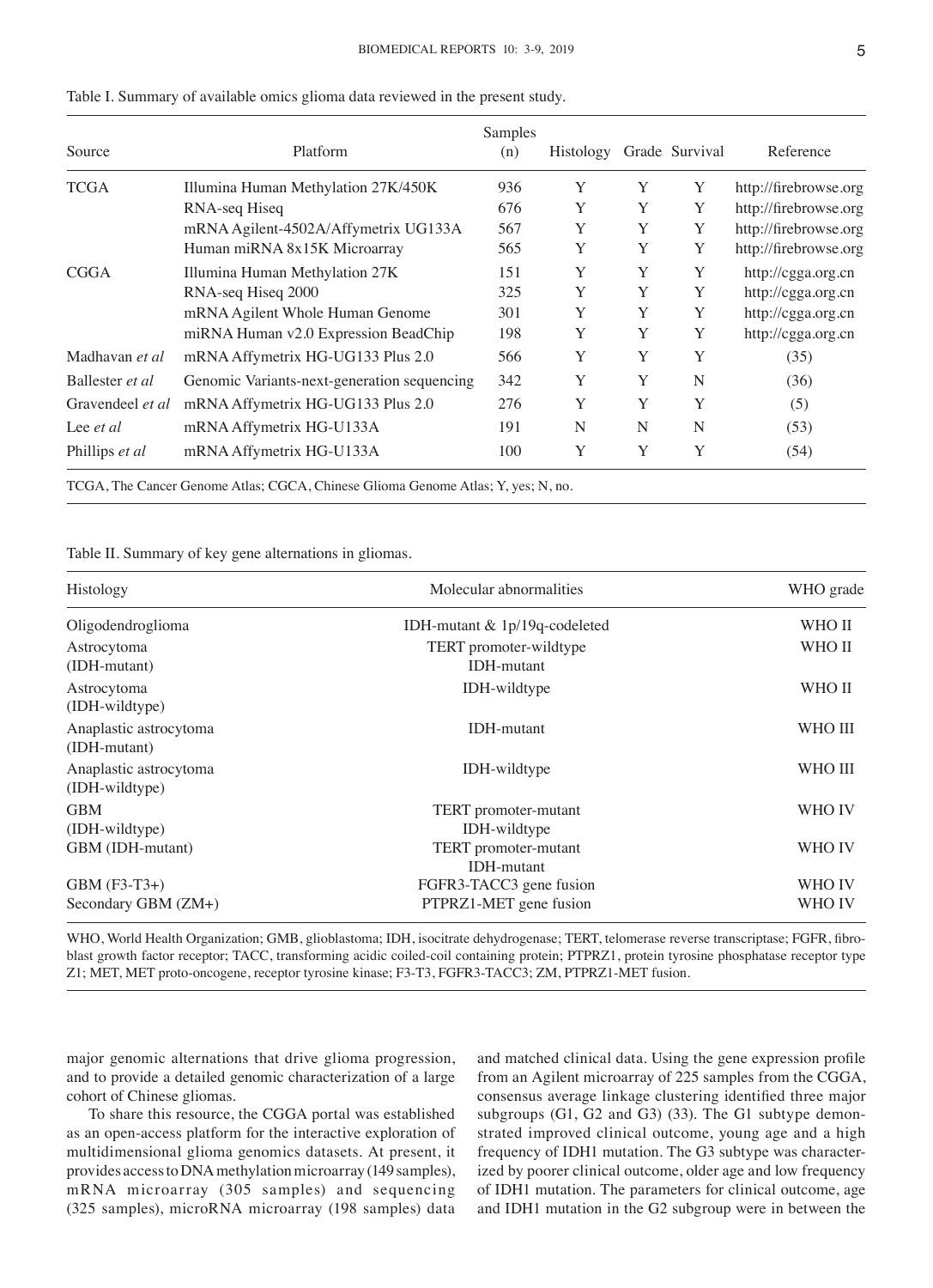

Figure 1. Traditional molecular pathology of glioma. WHO, World Health Organization; GMB, glioblastoma; IDH, isocitrate dehydrogenase; TERT, telomerase reverse transcriptase; ATRX, α thalassemia/mental retardation syndrome X-linked; TP53, tumor protein p53; EGFR, epidermal growth factor receptor.

values for the G1 and G3 subtypes. Combining mutation data of the TERT promoter and IDH from 377 CGGA grade II/ III glioma samples, Brat *et al* (12) performed a molecular classification of glioma into IDH‑mutation/TERTp-mutation, IDH-mutation only, TERTp-mutation only and IDH-wild type/TERT promoter-wild type groups. Patients with only TERTp-mut genotypes exhibited the poorest prognoses, while patients with an IDH mutation alone demonstrated more favorable prognoses. This study suggested that combining mutation data from the TERT promoter and IDH genes created a novel method of defining glioma subgroups to supplement the traditional histopathological criteria for disease diagnosis. To facilitate an increased use of these RNA sequencing data from the CGGA project, a free, web accessible and use-friendly database was also constructed (GLIOMASdb; http://cgga.org.cn:9091/gliomasdb/) (34). The GLIOMASdb currently provides data available to download and analysis of gene patterns in the malignant progression of gliomas.

*Other datasets.* The rapid expansion of integrated multi-omics, bioinformatics analyses and clinical translation has markedly altered the understanding of glioma. Over the previous decade, several other glioma genome projects have been undertaken.

The REpository of Molecular BRAin Neoplasia DaTa (REMBRANDT), a cancer clinical genomics database and an online mining and analysis platform, aimed to improve understanding of glioma by effectively combining clinical information and genomic characteristics (35). To date, REMBRANDT includes 874 glioma specimens comprising ~566 gene expression arrays, 834 DNA copy number arrays and 13,472 clinical data, which may be used as an independent dataset for glioma research.

To improve glioma stratification standards, Gravendeel *et al* (5) performed gene expression profiling (Affymetrix HU133 Plus 2.0, n=276) from patients with glioma (GSE16011). In this study, seven distinct molecular subgroups were identified and correlated with survival. These contained two subgroups with favorable prognosis (median survival >4.7 years), two intermediate prognostic subtypes

(median survival of 1-4 years), two with poor prognosis (median survival of <1 year) and one control group. This result was validated by 5 other independent datasets, supporting this evidence that gene expression profiling may be an effective method to classify gliomas, and that this molecular classification may assist to diagnose and guide clinical decision making.

In addition, Ballester *et al* (36) performed a retrospective analysis of sequencing results of 381 primary gliomas. These cases, including GBM (n=227), anaplastic astrocytomas (n=46), diffuse astrocytoma (n=37), anaplastic oligodendrogliomas  $(n=21)$  and oligodendrogliomas  $(n=11)$ , were used to identify mutations and amplifications in cancer-associated genes using a validated, commercially-available panel. The results revealed that the most commonly mutated genes included TP53 (37.2%), IDH1 (29.4%), phosphatidylinositol-4,5-biphosphate 3-kinase catalytic subunit alpha (PIK3CA; 8%), PTEN (8%) and EGFR (7.5%). In addition, 23% cases (88/381) exhibited genomic amplification in at least 1 cancer-associated gene in the specific panel. The most common genes that indicated evidence of amplification included EGFR (18.0%), PDGFRA (2.5%) and KIT proto-oncogene receptor tyrosine kinase (1.8%). This study demonstrated the utility of next-generation sequencing for the identification of genetic alterations in brain tumors in the clinical setting.

#### **3. Molecular profiling as a precise clinical tool**

At present, treatment decisions in patients with glioma primarily depend on histological classification and clinical parameters. However, the differences between histological subgroups and grades are subtle, and are susceptible to high inter-observer variability. Previously, additional data have suggested that the molecular profiles of gliomas are an improved predictor of survival compared with that of histology results (5). At present, most of studies have used information other than histological or clinical data to establish the molecular classifiers of glioma. The traditional molecular pathology of gliomas are summarized in Fig. 1. The key gene alternations in gliomas are summarized in Table II.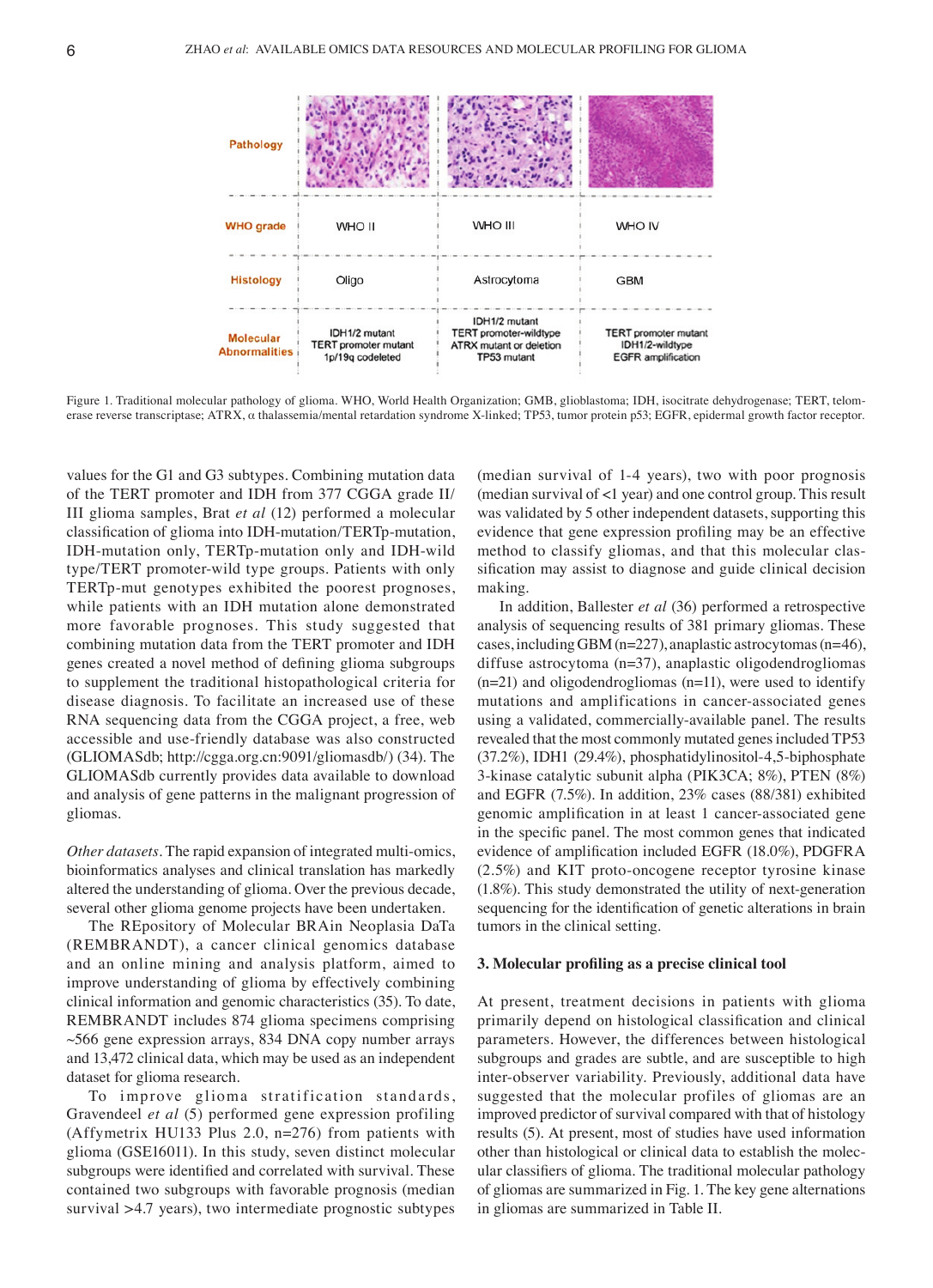*IDH mutation and chromosome 1p/19q codeletion.* IDH1 and IDH2 are NADP+-dependent isocitrate dehydrogenases, catalyzing the oxidative decarboxylation of isocitrate to α-ketoglutarate (α-KG) and converting NADP to NADPH. Previous data implied that the mutations in the IDH1 and IDH2 genes were closely associated with the pathogenesis of malignant gliomas (18,37,38). Generally, patients with glioma with and without IDH mutations exhibit significantly different outcomes (12). In particular, IDH mutation, including R132H in the IDH1 gene, are commonly identified in WHO grade II and III disease (oligodendrogliomas, astrocytomas and secondary glioblastomas), suggesting that IDH mutations may be early events and promote the progression of gliomas (38). In addition, complete deletion of the short arm of chromosome 1 and the long arm of chromosome 19 (1p/19 co-deletion) is the molecular genetic signature of oligodendrogliomas, which occurs early in its pathogenesis (39). The 1p/19q co-deletion occurs in the majority of WHO grade II tumors, and has been a valuable diagnostic, prognostic and predictive biomarker for the management of oligodendroglial tumors (12).

*TERT promoter mutations.* TERT is a catalytic subunit of the telomerase and encodes a highly specialized reverse transcriptase. The role of TERT has been revealed by the frequent mutations of the TERT promoter (TERTp-mut) in gliomagenesis, but particularly in glioma (12,18). The mutations of the TERT promoter frequently occur in 2 loci, C228T and C250T, mapping -124 and -146bp, respectively, upstream of the TERT ATG site. The presence of TERTp-mut, creating binding sites for E26 transformation‑specific/T‑cell factor transcription factors, is significantly associated with higher mRNA expression. Increasing evidence has suggested that TERTp-mut also affects cancer susceptibility and results in poorer prognosis for patients with glioma (40).

*MGMT promoter methylation.* DNA methylation of the gene promoter may serve an important role in carcinogenesis. MGMT, as a coding DNA repair gene, is crucial for genome stability. During DNA replication and transcription, the MGMT gene may repair the naturally occurring mutagenic DNA lesion O-6-methylguanine back to guanine, preventing mismatch and errors. A number of studies have demonstrated that the methylation state of the MGMT gene is closely associated with the response to temozolomide (41). Specifically, if the promoter is methylated, the treatment is more effective; otherwise, the patient is not sensitive, suggesting that MGMT promoter methylation is a favorable predictor for overall survival and progression-free survival in glioma (42,43). At present, MGMT has also been revealed to be a useful tool for increasing gene therapy efficiency, and with applications in clinical detection (44).

*Fusion genes.* Gene rearrangements and the consequent fusion proteins serve an important role in tumorigenesis. It was previously demonstrated that a recurrent gene fusion event involving the protein tyrosine phosphatase receptor type Z1 (PTPRZ1) and MET proto-oncogene, receptor tyrosine kinase (MET) genes, termed the ZM fusion, was identified in 15% of secondary glioblastomas (45). In this fusion event, the PTPRZ1 promoter was activated to additionally promote the expression of full-length MET, leading to MET overexpression. Patients with ZM fusion exhibited more aggressive phenotypes. The recurrent nature of the ZM fusion suggests that ZM fusion is associated with GBM migration and invasion, participates in PIK3CA signaling, and results in a poorer prognosis, supporting ZM as a potential GBM therapeutic target. In addition, the fibroblast growth factor receptor (FGFR)‑transforming acidic coiled‑coil containing protein (TACC) was the first well-characterized gene fusion event in GBMs (46-48). These fusion proteins include the tyrosine kinase domain of FGFR and the coiled-coil domain of TACC proteins. There are 2 subtypes of the FGFR-TACC gene fusion protein, FGFR3-TACC3 (F3-T3) and FGFR3-TACC1, in GBMs. Previously, Bao *et al* (45) indicated that F3-T3 was associated with oxidative phosphorylation and mitochondrial biogenesis. FGFR-TACC gene fusion may also provide a promising target for GBM treatment.

# **4. Conclusions**

Within the previous decade, the volume of newly-published biological data has grown rapidly, and has increased understanding of the key genomic alternations in human glioma. At present, several glioma-associated genomic studies have been initiated, including TCGA and the CGGA, aiming to generate and comprehensively describe the multi-dimensional glioma genome. These projects provided unprecedented and publicly available glioma datasets, used widely by the scientific community. To provide improved understanding of the genetics of glioma, several studies have classified glioma into subtypes and revealed their associations with clinical parameters, assisting in the generation of novel cancer therapies, diagnostic methods and preventive strategies.

Although malignant glioma remains incurable, treatment options have been expanding and improving due to improved understanding of the complex molecular biology of these tumors. Based on the 2016 WHO organization classification of brain tumors, diffuse gliomas are defined by histopathology and molecular pathology, particularly for molecular diagnosis. At present, several key genes in glioma have been used as biomarkers for predicting outcome and guiding chemoradiotherapy, including MGMT promoter methylation. As important biological molecules, non-coding RNAs are emerging as biomarkers or potential targets for glioma treatment (49-52). Future studies will also generate additional biological glioma data that may reveal novel biological markers as therapeutic targets/candidates in the treatment of tumors.

### **Acknowledgements**

The authors would like to acknowledge Dr Fanlin Meng at the School of Medicine, Tsinghua University, Beijing, China for her assistance in revising the manuscript.

### **Funding**

The present study was supported by The National Key Research and Development Plan (grant no. 2016YFC0902500).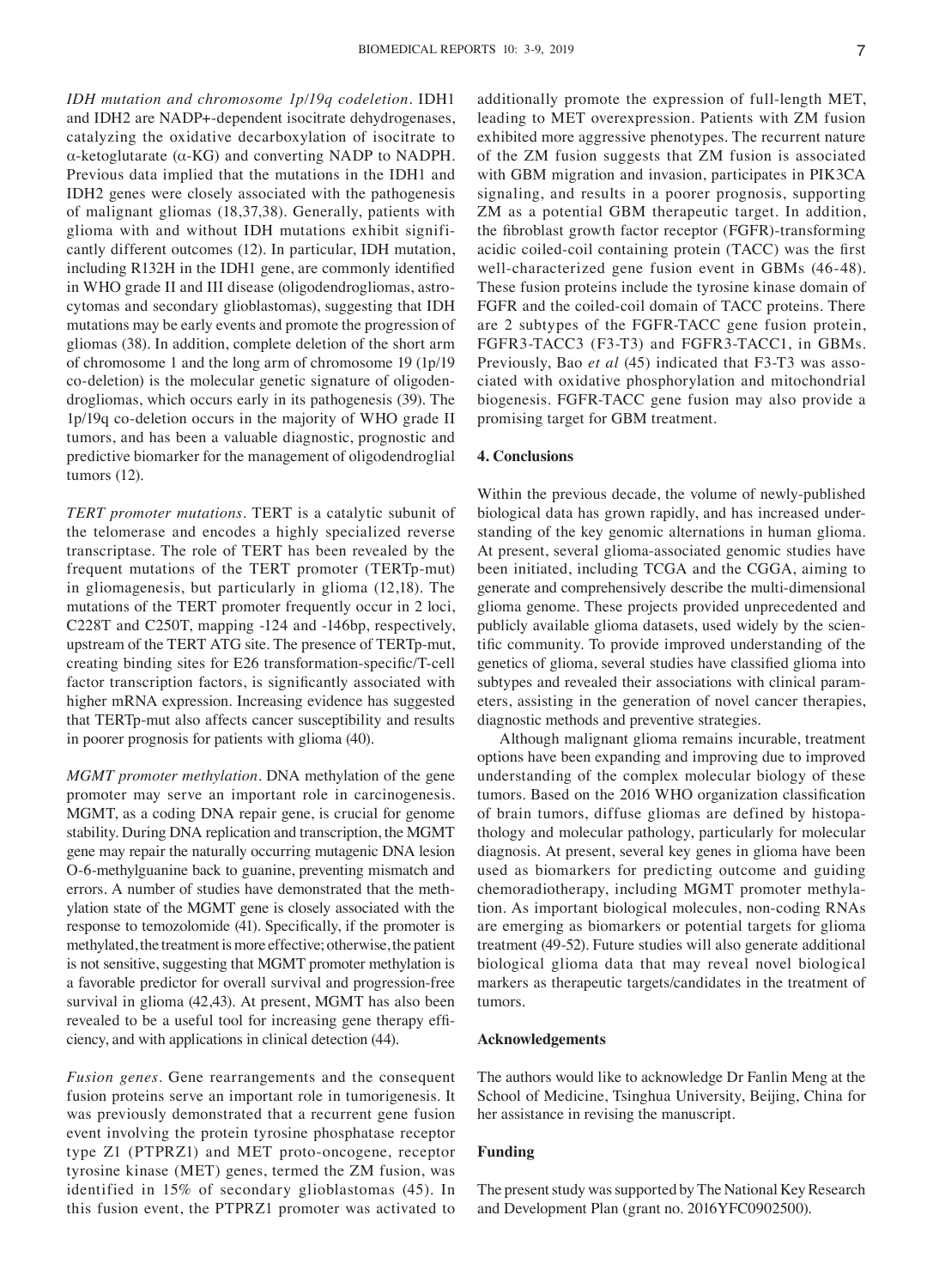#### **Availability of data and materials**

Not applicable.

#### **Authors' contributions**

All authors participated in the design and finial review of the manuscript. JC and ZZ conceived the review. ZZ and KZ drafted the manuscript. ZW and KW collected the information on data resources. XL and FW collected the information on molecular profiles. All authors reviewed and approved the final manuscript.

#### **Ethics approval and consent to participate**

Not applicable.

## **Patient consent for publication**

Not applicable.

## **Competing interests**

The authors declare that they have no competing interests.

# **References**

- 1. Omuro A and DeAngelis LM: Glioblastoma and other malignant gliomas: A clinical review. JAMA 310: 1842-1850, 2013.
- 2. Ohgaki H and Kleihues P: Epidemiology and etiology of gliomas. Acta Neuropathol 109: 93-108, 2005.
- 3. Ostrom QT, Gittleman H, Liao P, Vecchione-Koval T, Wolinsky Y, Kruchko C and Barnholtz-Sloan JS: CBTRUS Statistical Report: Primary brain and other central nervous system tumors diagnosed in the United States in 2010-2014. Neuro-oncol 19 (Suppl 5): v1-v88, 2017.
- 4. Louis DN, Perry A, Reifenberger G, von Deimling A, Figarella-Branger D, Cavenee WK, Ohgaki H, Wiestler OD, Kleihues P and Ellison DW: The 2016 World Health Organization Classification of Tumors of the Central Nervous System: A summary. Acta Neuropathol 131: 803-820, 2016.
- 5. Gravendeel LA, Kouwenhoven MC, Gevaert O, de Rooi JJ, Stubbs AP, Duijm JE, Daemen A, Bleeker FE, Bralten LB, Kloosterhof NK, *et al*: Intrinsic gene expression profiles of gliomas are a better predictor of survival than histology. Cancer Res 69: 9065-9072, 2009.
- 6. Buckner J, Giannini C, Eckel-Passow J, Lachance D, Parney I, Laack N and Jenkins R: Management of diffuse low-grade gliomas in adults - use of molecular diagnostics. Nat Rev Neurol 13: 340-351, 2017.
- 7. Zhao S, Cai J, Li J, Bao G, Li D, Li Y, Zhai X, Jiang C and Fan L: Bioinformatic Profiling Identifies a Glucose-Related Risk Signature for the Malignancy of Glioma and the Survival of Patients. Mol Neurobiol 54: 8203-8210, 2017.
- 8. Tomczak K, Czerwińska P and Wiznerowicz M: The Cancer Genome Atlas (TCGA): An immeasurable source of knowledge. Contemp Oncol (Pozn) 19 (1A): A68-A77, 2015.
- 9. Barretina J, Caponigro G, Stransky N, Venkatesan K, Margolin AA, Kim S, Wilson CJ, Lehár J, Kryukov GV, Sonkin D, *et al*: The Cancer Cell Line Encyclopedia enables predictive modelling of anticancer drug sensitivity. Nature 483: 603-607, 2012.
- 10. Consortium EP; ENCODE Project Consortium: An integrated encyclopedia of DNA elements in the human genome. Nature 489: 57-74, 2012.
- 11. Arita H, Yamasaki K, Matsushita Y, Nakamura T, Shimokawa A, Takami H, Tanaka S, Mukasa A, Shirahata M, Shimizu S, *et al*: A combination of TERT promoter mutation and MGMT methylation status predicts clinically relevant subgroups of newly diagnosed glioblastomas. Acta Neuropathol Commun 4: 79, 2016.
- 12. Brat DJ, Verhaak RG, Aldape KD, Yung WK, Salama SR, Cooper LA, Rheinbay E, Miller CR, Vitucci M, Morozova O, *et al*; Cancer Genome Atlas Research Network: Comprehensive, Integrative Genomic Analysis of Diffuse Lower-Grade Gliomas. N Engl J Med 372: 2481-2498, 2015.
- 13. Verhaak RG, Hoadley KA, Purdom E, Wang V, Qi Y, Wilkerson MD, Miller CR, Ding L, Golub T, Mesirov JP, *et al*; Cancer Genome Atlas Research Network: Integrated genomic analysis identifies clinically relevant subtypes of glioblastoma characterized by abnormalities in PDGFRA, IDH1, EGFR, and NF1. Cancer Cell 17: 98-110, 2010.
- 14. Diamandis P and Aldape KD: Insights From Molecular Profiling of Adult Glioma. J Clin Oncol 35: 2386-2393, 2017.
- 15. Yang P, Cai J, Yan W, Zhang W, Wang Y, Chen B, Li G, Li S, Wu C, Yao K, *et al*; CGGA project: Classification based on mutations of TERT promoter and IDH characterizes subtypes in grade II/III gliomas. Neuro-oncol 18: 1099-1108, 2016.
- 16. Yang P, Cai J, Yan W, Zhang W, Wang Y, Chen B, Li G, Li S, Wu , Yao K, *et al*; CGGA project: Classification based on mutations of TERT promoter and IDH characterizes subtypes in grade II/III gliomas. Neuro-oncol 18: 1099-1108, 2016.
- 17. Huang L, Jiang T, Yuan F, Li GL, Cui Y, Liu EZ and Wang ZC: Correlation of chromosomes 1p and 19q status and expressions of O6-methylguanine DNA methyltransferase (MGMT), p53 and Ki-67 in diffuse gliomas of World Health Organization (WHO) grades II and III: A clinicopathological study. Neuropathol Appl Neurobiol 35: 367-379, 2009.
- 18. Eckel-Passow JE, Lachance DH, Molinaro AM, Walsh KM, Decker PA, Sicotte H, Pekmezci M, Rice T, Kosel ML, Smirnov IV, *et al*: Glioma Groups Based on 1p/19q, IDH, and TERT Promoter Mutations in Tumors. N Engl J Med 372: 2499-2508, 2015.
- 19. Killela PJ, Reitman ZJ, Jiao Y, Bettegowda C, Agrawal N, Diaz LA Jr, Friedman AH, Friedman H, Gallia GL, Giovanella BC, et al: TERT promoter mutations occur frequently in gliomas and a subset of tumors derived from cells with low rates of self-renewal. Proc Natl Acad Sci USA 110: 6021-6026, 2013.
- 20. Pekmezci M, Rice T, Molinaro AM, Walsh KM, Decker PA, Hansen H, Sicotte H, Kollmeyer TM, McCoy LS, Sarkar G, *et al*: Adult infiltrating gliomas with WHO 2016 integrated diagnosis: Additional prognostic roles of ATRX and TERT. Acta Neuropathol 133: 1001-1016, 2017.
- 21. Wang SI, Puc J, Li J, Bruce JN, Cairns P, Sidransky D and Parsons R: Somatic mutations of PTEN in glioblastoma multiforme. Cancer Res 57: 4183-4186, 1997.
- 22. Koschmann C, Calinescu AA, Nunez FJ, Mackay A, Fazal-Salom J, Thomas D, Mendez F, Kamran N, Dzaman M, Mulpuri L, *et al*: ATRX loss promotes tumor growth and impairs nonhomologous end joining DNA repair in glioma. Sci Transl Med 8: 328ra28, 2016.
- 23. Dahiya S, Emnett RJ, Haydon DH, Leonard JR, Phillips JJ, Perry A and Gutmann DH: BRAF-V600E mutation in pediatric and adult glioblastoma. Neuro-oncol 16: 318-319, 2014.
- 24. Wick W, Weller M, van den Bent M, Sanson M, Weiler M, von Deimling A, Plass C, Hegi M, Platten M and Reifenberger G: MGMT testing - the challenges for biomarker-based glioma treatment. Nat Rev Neurol 10: 372-385, 2014.
- 25. Frattini V, Trifonov V, Chan JM, Castano A, Lia M, Abate F, Keir ST, Ji AX, Zoppoli P, Niola F, *et al*: The integrated landscape of driver genomic alterations in glioblastoma. Nat Genet 45: 1141-1149, 2013.
- 26. No authors listed. The future of cancer genomics. Nat Med 21: 99, 2015.
- 27. Stratton MR, Campbell PJ and Futreal PA: The cancer genome. Nature 458: 719-724, 2009.
- 28. Brennan CW, Verhaak RG, McKenna A, Campos B, NoushmehrH, Salama SR, Zheng S, Chakravarty D, Sanborn JZ, Berman SH, *et al*; TCGA Research Network: The somatic genomic landscape of glioblastoma. Cell 155: 462-477, 2013.
- 29. Lee JK, Wang J, Sa JK, Ladewig E, Lee HO, Lee IH, Kang HJ, Rosenbloom DS, Camara PG, Liu Z, *et al*: Spatiotemporal genomic architecture informs precision oncology in glioblastoma. Nat Genet 49: 594-599, 2017.
- 30. Cancer Genome Atlas Research Network: Comprehensive genomic characterization defines human glioblastoma genes and core pathways. Nature 455: 1061-1068, 2008.
- 31. Cerami E, Gao J, Dogrusoz U, Gross BE, Sumer SO, Aksoy BA, Jacobsen A, Byrne CJ, Heuer ML, Larsson E, *et al*: The cBio cancer genomics portal: An open platform for exploring multidimensional cancer genomics data. Cancer Discov 2: 401-404, 2012.